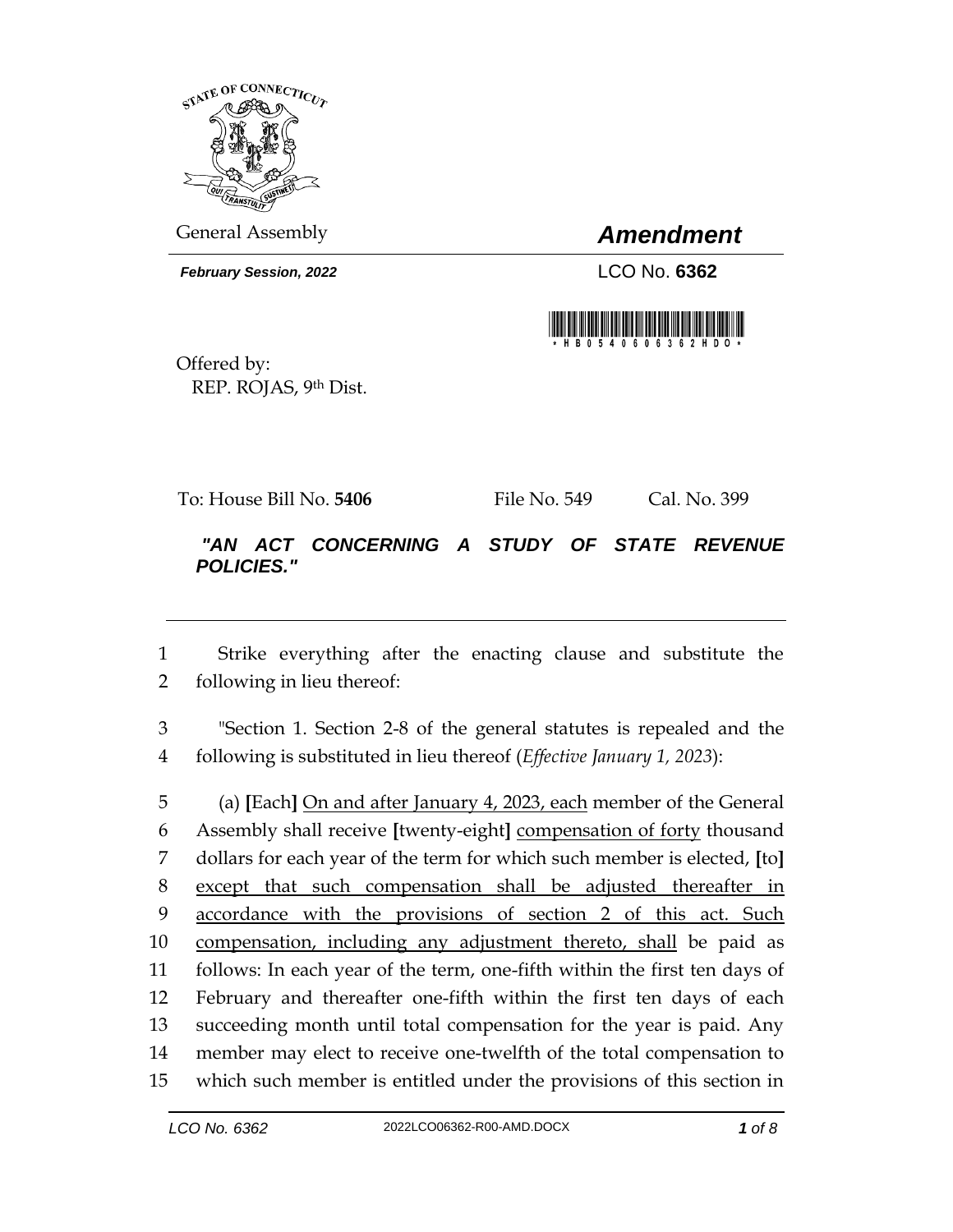any year, payable in equal monthly installments during such year commencing in the month of January. If any such member resigns for reasons of health or dies before receiving the full compensation to which such member is entitled for such year, the balance of such compensation shall be immediately payable to such member or to such member's estate.

 (b) Each member shall receive, in addition to the compensation payable under subsection (a) of this section and the transportation allowance payable under section 2-15, the sum of four thousand five hundred dollars if a member of the House of Representatives or the sum 26 of five thousand five hundred dollars if a member of the Senate for each year of the term for which such member is elected as reimbursement for expenses, payable as follows: One-half within the first ten days of February and one-half within ten days after final adjournment of the regular session in each year of the term. If any member resigns for reasons of health or dies before receiving the full amount to which such member is entitled for the year of such member resignation or death, the balance of the amount shall be immediately payable to such member or to such member's estate.

 (c) In lieu of the compensation payable under subsection (a) of this section, on and after January 4, 2023, until any adjustment under section 2 of this act, the speaker of the House of Representatives and the president pro tempore of the Senate shall each receive **[**thirty-eight**]** compensation of fifty-two thousand **[**six hundred eighty-nine**]** dollars for each year of the term for which said officer so serves, the majority and minority leaders of the House of Representatives and of the Senate shall each receive **[**thirty-six**]** compensation of fifty thousand **[**eight hundred thirty-five**]** dollars for each year of the term for which said officer so serves, the deputy speaker and the deputy majority and minority leaders of the House of Representatives and of the Senate shall each receive **[**thirty-four**]** compensation of forty-nine thousand **[**four hundred forty-six**]** dollars for each year of the term in which said officer so serves, each assistant majority and minority leader and majority and minority whip of the House and Senate and the chairpersons of each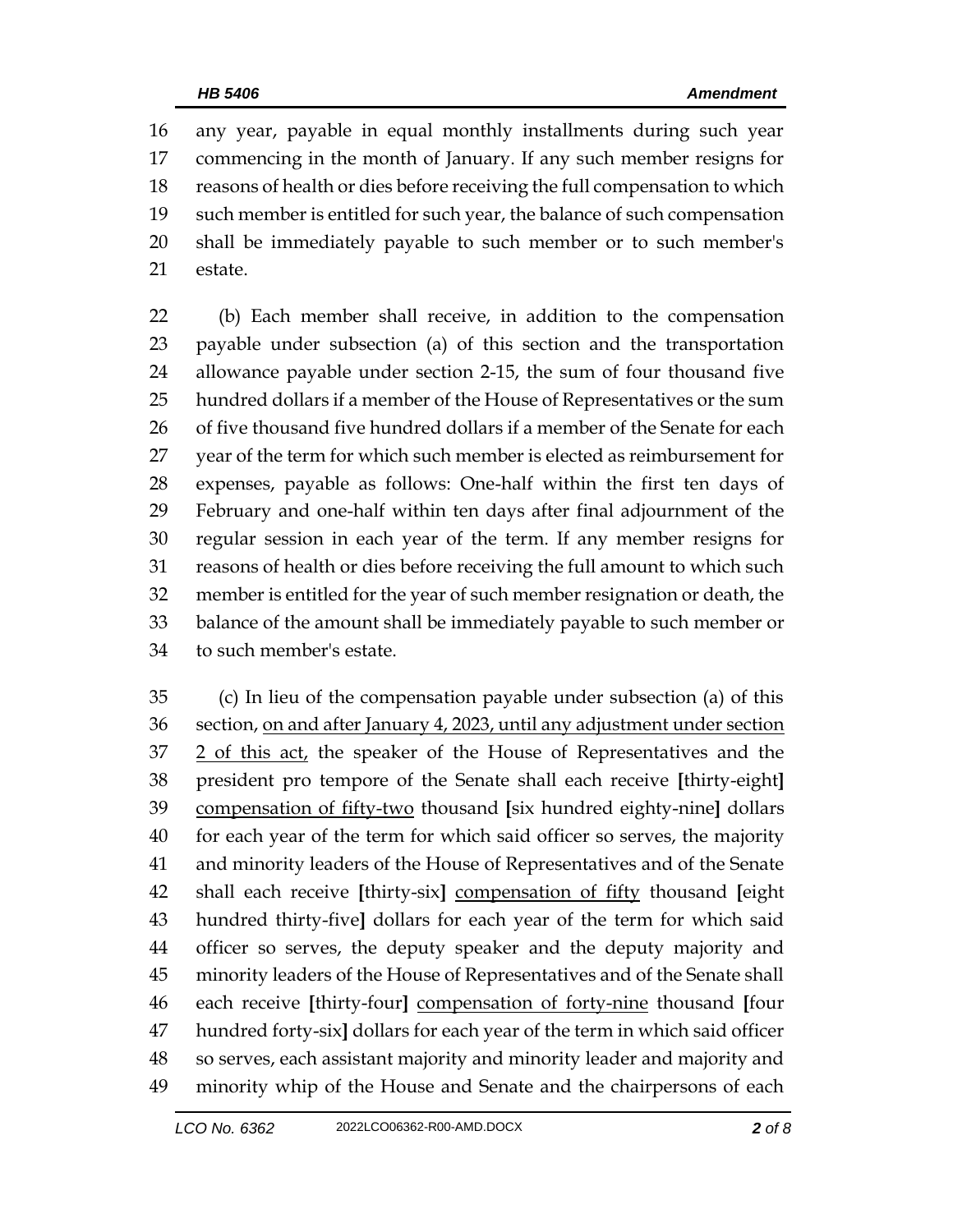joint standing committee, except the Joint Committee on Legislative Management, shall each receive **[**thirty-two**]** compensation of forty-six thousand **[**two**]** five hundred **[**forty-one**]** dollars for each year of the term in which said chairperson so serves and the ranking members of each joint standing committee, except the Joint Committee on Legislative Management, shall each receive **[**thirty**]** compensation of forty-four thousand **[**four**]** five hundred **[**three**]** dollars for each year of the term in which said officer so serves to be paid as provided in subsection (a) of this section. Each of said officers shall receive **[**as reimbursement for expenses for each year of the term for which the officer is elected**]** the sum of five thousand five hundred dollars if the officer is a senator and the sum of four thousand five hundred dollars if 62 the officer is a representative, as reimbursement for expenses for each 63 year of the term for which the officer is elected, payable as provided in subsection (b) of this section. Each of said officers shall have the same option to elect payment of one-twelfth of the officer's compensation for each year of the term for which the officer is elected payable in equal monthly installments in such year as is provided for other members under the provisions of subsection (a) of this section.

 (d) In lieu of the compensation **[**provided by subsections (a) and**]** payable under subsection (a) or (c) of this section and reimbursement 71 for expenses under subsection (b) of this section, any member elected to fill any unexpired term shall receive the following: (1) For less than a full year of a term, a pro rata amount of the compensation payable under 74 subsection (a) or (c) of this section, including any adjustment of such compensation under section 2 of this act, and, in addition to the transportation allowance payable under section 2-15, a pro rata amount of the sum payable under subsection (b) of this section, as reimbursement for expenses, both payable upon certification of such 79 member's election; (2) for a full year of a term, the compensation payable under subsection (a) or (c) of this section, including any adjustment to such compensation under section 2 of this act, and reimbursement for expenses **[**provided in subsections (a) and**]** payable under subsection (b) of this section, both payable upon certification of such member's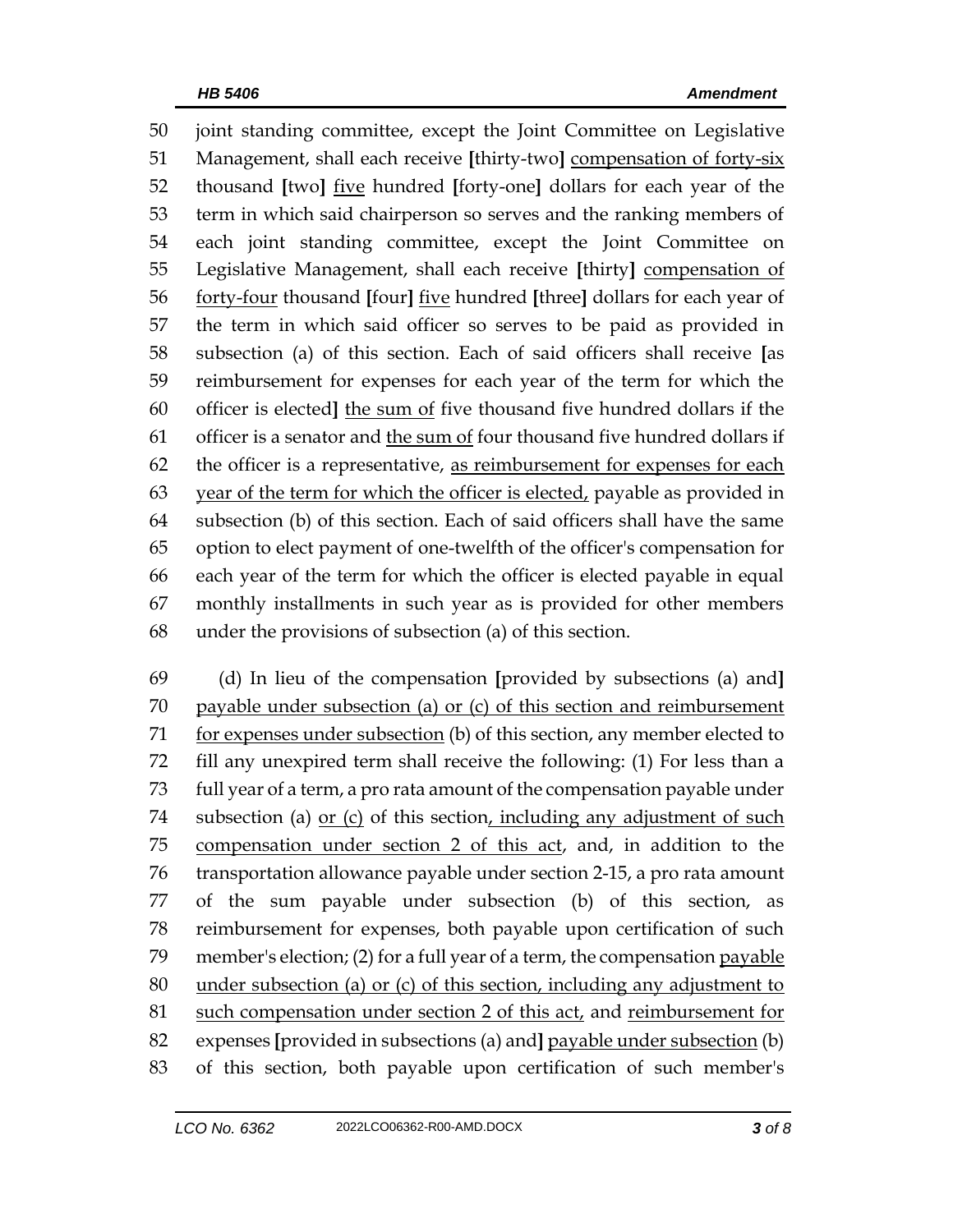election.

 (e) No person who is elected to serve in one house of the General Assembly and is thereafter elected to fill a vacancy in the other house for the unexpired portion of the same term shall receive total compensation or total reimbursement for expenses for such term in an amount greater than that to which such person was entitled on such person's election to the first house.

 (f) Any member who resigns for reasons other than health or election to the other house prior to the expiration of any year of the term for which such member was elected, and who has received the total 94 compensation and total reimbursement for expenses [provided] payable under subsections (a) and (b) of this section for that year, including any adjustment to such compensation under section 2 of this act, shall reimburse the state in an amount equal to that portion of such total compensation and total expense reimbursement attributable to the remainder of the year in which such member resigns.

 Sec. 2. (NEW) (*Effective July 1, 2022*) (a) Not later than January 1, 2025, and not later than January first every two years thereafter, the executive director of the Office of Legislative Management, in consultation with the Labor Commissioner, shall determine the adjustment to be made under subsection (b) of this section to the compensation of members of the General Assembly set forth in subsections (a) and (c) of section 2-8 of the general statutes, as amended by this act, by the percentage change in the employment cost index, or its successor index, for wages and salaries for all civilian workers, as calculated by the United States Department of Labor, over the twenty-four-month period ending on June thirtieth of the preceding year, rounded to the nearest whole cent. Thereafter, any such adjustment shall be based on the compensation of members of the General Assembly set forth in subsections (a) and (c) of section 2-8 of the general statutes, as amended by this act, as adjusted by the immediately preceding adjustment under this section.

(b) On January 8, 2025, the executive director shall adjust the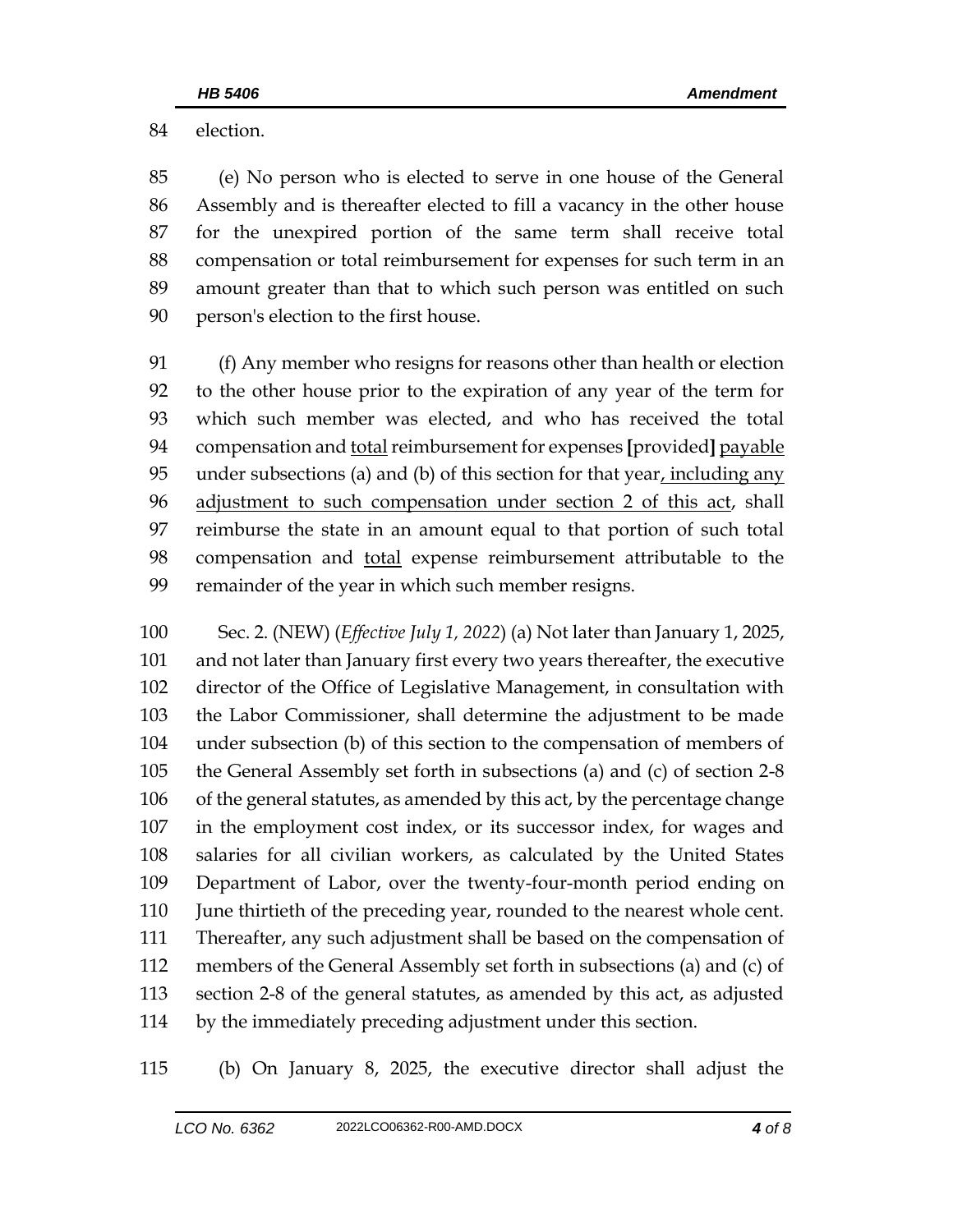compensation of members of the General Assembly in accordance with the determination made under subsection (a) of this section. Thereafter, any subsequent adjustment of such compensation in accordance with the determination made under subsection (a) of this section shall not take effect until the first Wednesday following the first Monday of January succeeding such determination. (c) The provisions of this section shall not be construed to apply to any health, pension or other benefits of members of the General Assembly. Sec. 3. Section 3-2 of the general statutes is repealed and the following is substituted in lieu thereof (*Effective January 1, 2023*): **[**The**]** (a) On and after January 4, 2023, the Governor shall receive an annual salary **[**of one hundred fifty thousand dollars and the Lieutenant Governor shall receive an annual salary of one hundred ten thousand dollars**]** equal to the annual salary of the Chief Justice of the Supreme Court under subsection (a) of section 51-47, provided thereafter, no increase in the annual salary of the Governor shall take effect until the first Wednesday following the first Monday of the January succeeding the next election of the Governor following any increase in the annual salary of the Chief Justice under section 51-47. The Governor shall devote full time to the duties of the office. (b) On and after January 4, 2023, the Lieutenant Governor shall receive an annual salary equal to the annual salary of a judge of the Superior Court under subsection (a) of section 51-47, provided 140 thereafter, no increase in the annual salary of the Lieutenant Governor shall take effect until the first Wednesday following the first Monday of 142 the January succeeding the next election of the Lieutenant Governor 143 following any increase in the annual salary of a judge of the Superior Court under section 51-47. Sec. 4. Section 3-11 of the general statutes is repealed and the

following is substituted in lieu thereof (*Effective January 1, 2023*):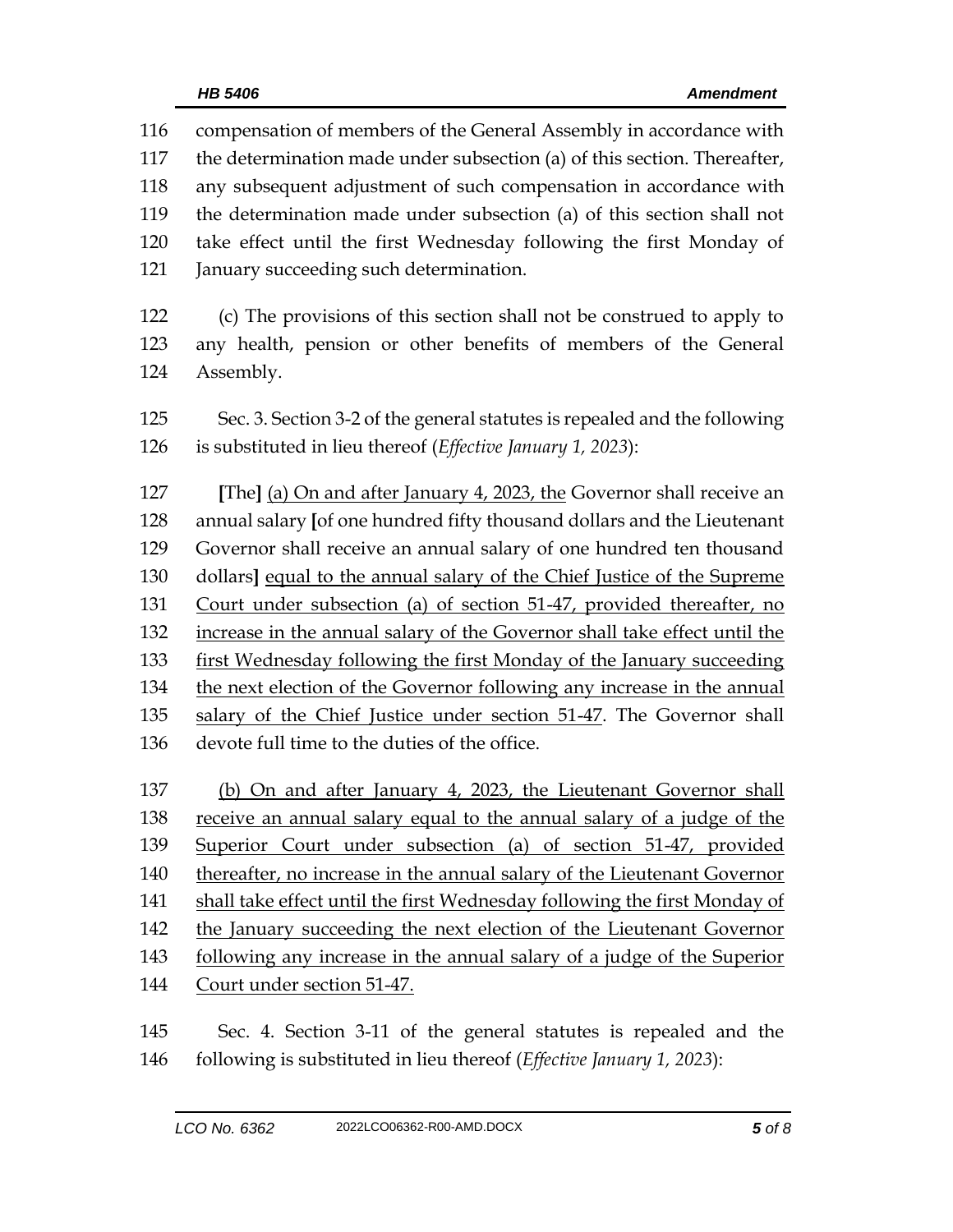**[**The**]** (a) On and after January 4, 2023, the Treasurer shall receive an annual salary **[**of one hundred ten thousand dollars**]** equal to the annual salary of a judge of the Superior Court under subsection (a) of section 51-47, provided thereafter, no increase in the annual salary of the Treasurer shall take effect until the first Wednesday following the first Monday of the January succeeding the next election of the Treasurer following any increase in the annual salary of a judge of the Superior Court under section 51-47.

 (b) Before entering upon the execution of the duties of the office, the Treasurer shall give a bond to the state, with sufficient surety, in the sum of two hundred thousand dollars, for the term for which the Treasurer has been elected, which bond shall be conditioned for the faithful performance of such duties other than in connection with the School Fund. The Treasurer shall devote full time to the duties of the office.

 Sec. 5. Section 3-77 of the general statutes is repealed and the following is substituted in lieu thereof (*Effective January 1, 2023*):

 The Secretary shall keep all the public records and documents and record all acts, orders, grants and resolutions of the General Assembly, including all resolutions of appointment and resolutions directing 166 orders to be drawn on the Treasurer, and give true copies thereof when required. The Secretary shall keep the records and files of the Superior Court previous to May, 1798, and the original books and papers of the late Connecticut Land Company; provided the Secretary may turn over any such records, documents or papers to the State Library in accordance with the provisions of section 11-4c. The Secretary may give certified copies of any entries in such records, files, books or other papers and of the files and records of said Superior Court and of the Supreme Court, remaining in the office, which copies shall be legal evidence. The Secretary shall be the keeper of the seal of the state, which shall not be altered, and shall affix the same to acts, laws, orders, commissions, instruments and certificates, when requested or required 178 by law. In accordance with established procedures, the Secretary may enter into such contractual agreements as may be necessary for the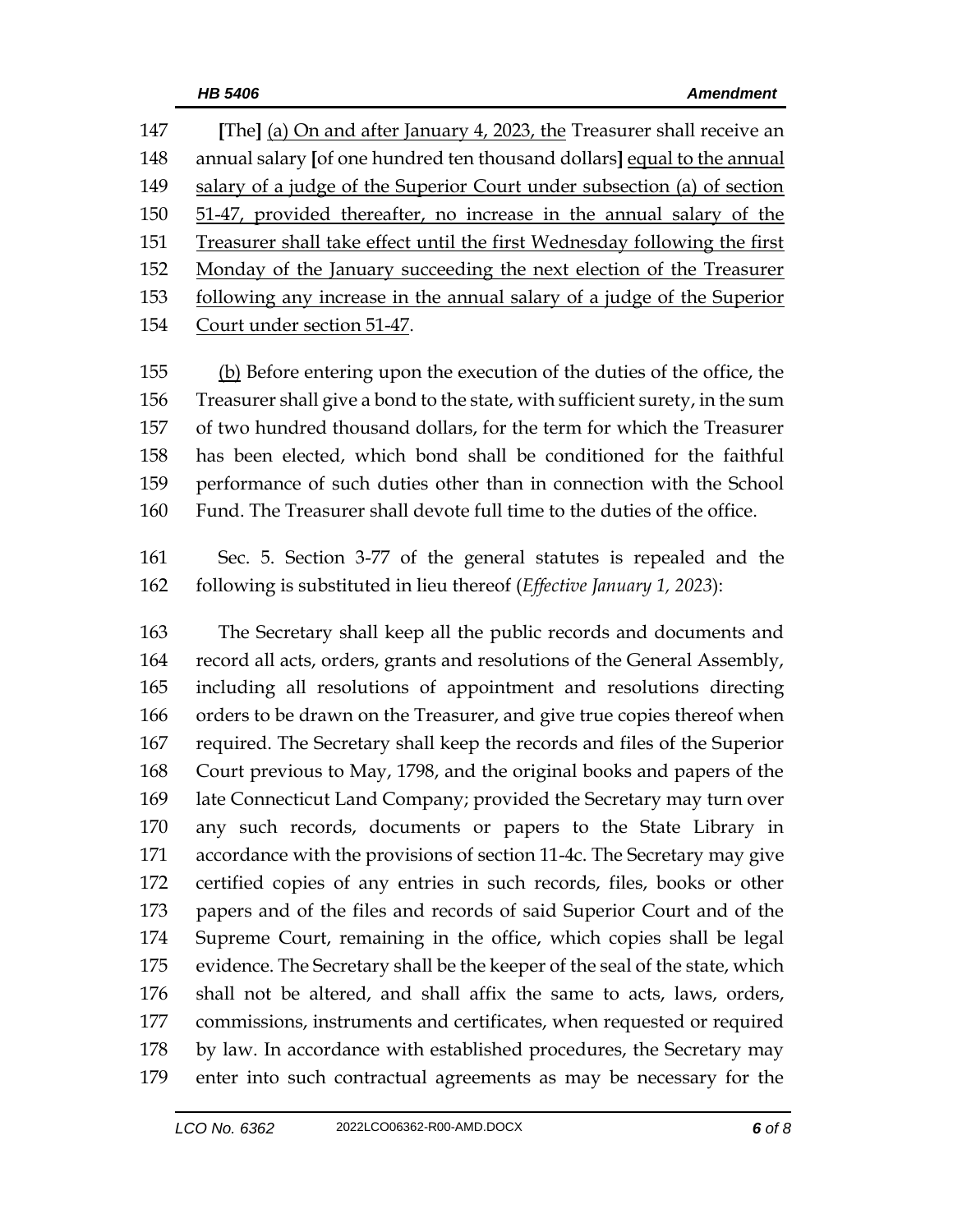discharge of the Secretary's duties. **[**The**]** On and after January 4, 2023, the Secretary shall receive an annual salary **[**of one hundred ten thousand dollars and**]** equal to the annual salary of a judge of the Superior Court under subsection (a) of section 51-47, provided thereafter, no increase in the annual salary of the Secretary shall take effect until the first Wednesday following the first Monday of the January succeeding the next election of the Secretary following any increase in the annual salary of a judge of the Superior Court under section 51-47. The Secretary shall devote full time to the duties of the office.

 Sec. 6. Section 3-111 of the general statutes is repealed and the following is substituted in lieu thereof (*Effective January 1, 2023*):

 **[**The**]** On and after January 4, 2023, the Comptroller shall receive an annual salary **[**of one hundred ten thousand dollars and**]** equal to the salary of a judge of the Superior Court under subsection (a) of section 51-47, provided thereafter, no increase in the annual salary of the Comptroller shall take effect until the first Wednesday following the first Monday of the January succeeding the next election of the Comptroller following any increase in the annual salary of a judge of the Superior Court under section 51-47. The Comptroller shall devote full time to the duties of the office. The Comptroller shall give bond in the sum of twenty-five thousand dollars.

 Sec. 7. Section 3-124 of the general statutes is repealed and the following is substituted in lieu thereof (*Effective January 1, 2023*):

 There shall be an Attorney General to be elected in the same manner as other state officers in accordance with the provisions of section 9-181. The Attorney General shall be an elector of this state and an attorney at law of at least ten years' active practice at the bar of this state. The office of the Attorney General shall be at the Capitol. **[**The**]** On and after January 4, 2023, the Attorney General shall receive an annual salary **[**of one hundred ten thousand dollars**]** equal to the annual salary of a judge of the Superior Court under subsection (a) of section 51-47, provided